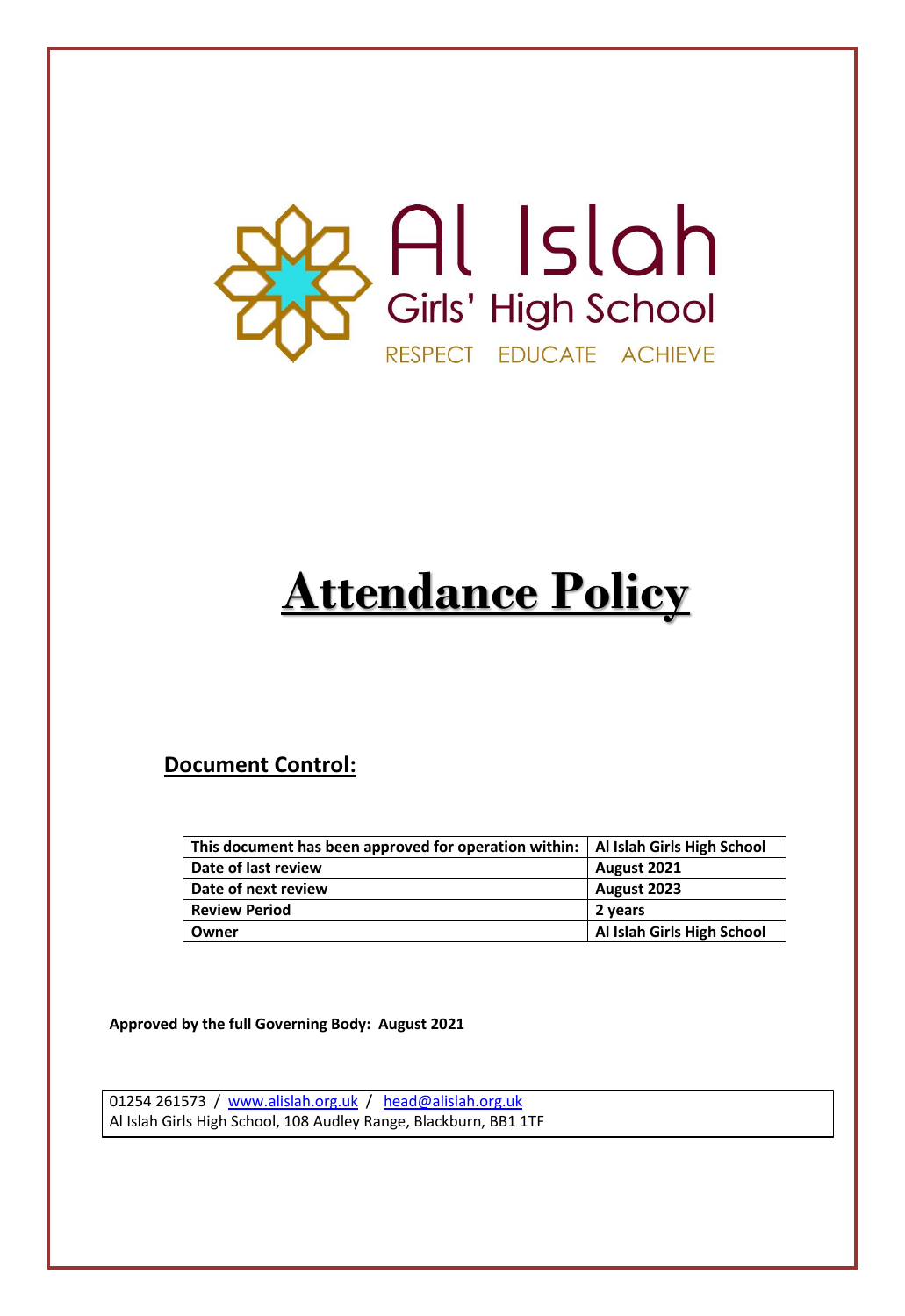## **WHOLE SCHOOL ATTENDANCE POLICY**

#### **RATIONALE**

The school recognises the clear link between attendance and the attainment levels of students and thus seeks to ensure that all students receive a full-time education which maximises opportunities for realising potential. At Al Islah Girls High School, it is recognised that the responsibility for promoting school attendance and punctuality is shared by the staff, parents and carers and the student. Within school there is a professional responsibility for all staff to support attendance and punctuality and that it is not the responsibility of particular individuals or groups of staff. As a school we continue to strive for 100% and this is the message we share with students, parents and carers and staff.

#### **AIMS:**

• To improve the overall percentage attendance of students at Al Islah Girls' High School

• To provide a welcoming and caring environment in which every student feels safe, secure and valued

• To ensure a curriculum appropriate to all students

#### **OBJECTIVES:**

1. To ensure that attendance and punctuality are a priority for staff, students, parents and governors

2. To develop a framework which defines agreed roles and responsibilities and promotes consistency in carrying out designated tasks

3. To provide support, advice and guidance for students and parents

4. To develop a systematic approach to gathering and analysing attendance related data using MMIMS

5. To further develop positive and consistent communication between home and school

6. To implement a system of rewards and sanctions

7. To promote effective partnerships with Children's Integrated Services and other relevant agencies

8. To recognise the needs of individual students when planning reintegration

9. To initiate a CAF where appropriate

### **PROCEDURES:**

1. Teachers will make an accurate record of attendance during morning and afternoon registration

2. Teachers file any absence notes

3. Teachers inform students of the sanctions for lateness to school without a valid reason

4. Teachers reward good and improved attendance.

5. Teachers provide parents with accurate information regarding attendance. 6. In the event of continued absence from school parents will be advised that absences will be unauthorised unless professional medical evidence is provided. The school may request the Local Authority to issue Penalty Notices in respect of unauthorised absence or parenting contracts in accordance with the local Code of Conduct. Depending on the circumstances such cases may result in prosecution under section 444 (1) or section 444 (1A) of the Education Act 1996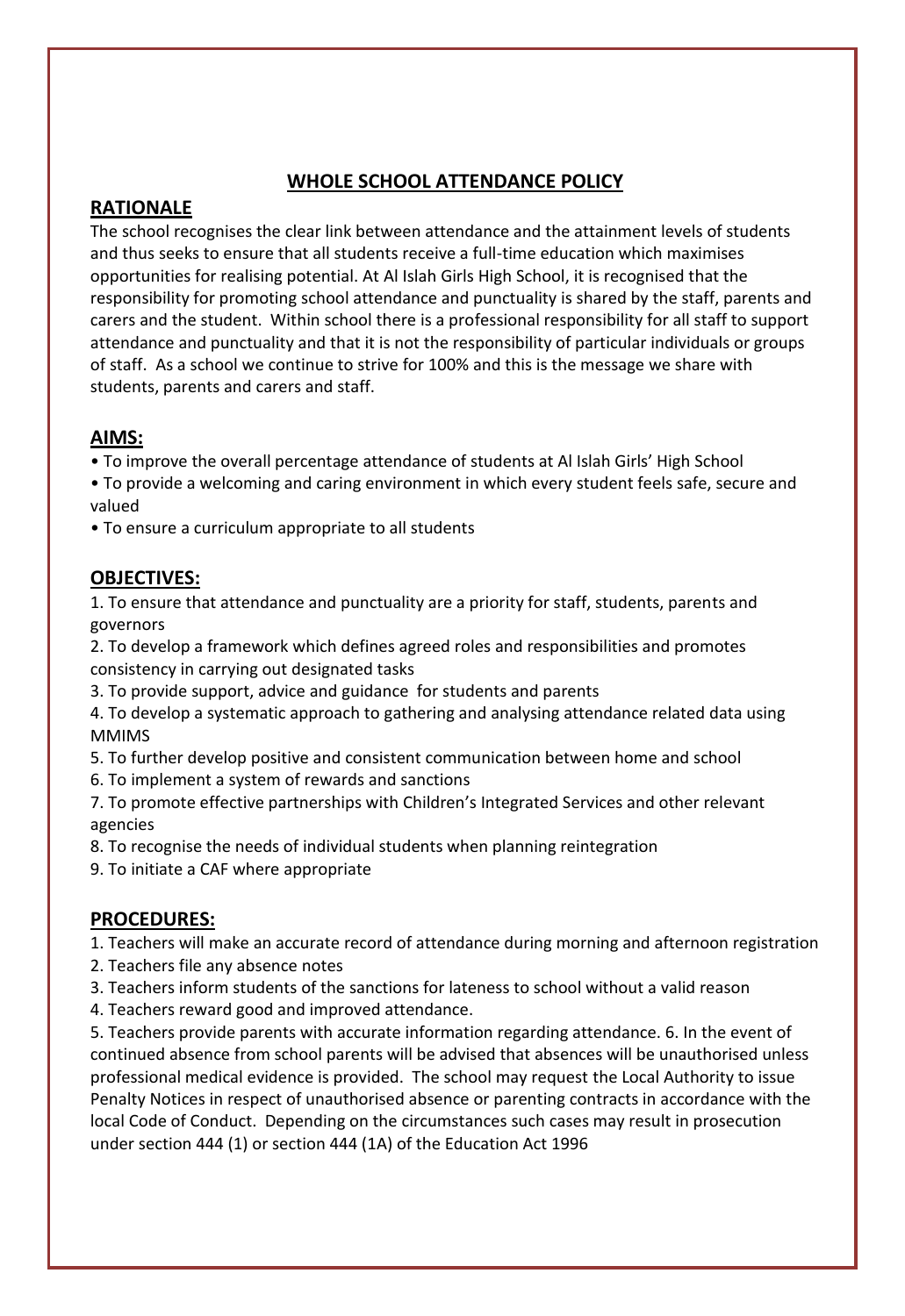## **CONCLUSION**

**The discharge of the above policy is a priority to ensure students fulfil their potential** 

## **Guidelines for Implementation of the Whole School Attendance Policy Roles and Responsibilities**

## **Governing Body**

1. Support and overview of school attendance – nominated Governor – Molana Musa Sidat

## **Headteacher**

- 1. Raise the profile of attendance and punctuality in the school and the wider community.
- 2. Ensure that attendance issues are communicated to parents and students alongside academic reporting
- 3. Take overall responsibility for developing the Attendance Policy within school ensuring that staff are kept informed
- 4. Ensure that appropriate sanctions are applied for students arriving late to school
- 5. Analyse attendance data to identify patterns of poor attendance and take appropriate action to address the problems
- 6. Oversee the efficient running of the MMIMS system and take action where registers are not being completed or not being completed accurately
- 7. Take a lead in promoting the need for good attendance through assemblies and work with staff and students
- 8. Decide on new admissions and ensure that any possible attendance problems are addressed immediately
- 9. Work with parents/carers of targeted students to provide support in the return to school.
- 10. Contact parents/carers where absences remain unexplained
- 11. Work with targeted students to improve attendance through parental contact, attendance reports, short term targets and rewards
- 12. Ensure that the school's official registers are in line with legal requirement.
- 13. Keep the student roll up to date adding or removing students as required
- 14. Send out appropriate information regarding attendance to parents/carers
- 15. Inform the Admin when students transfer to ensure that the Common Transfer Form has been sent to the new school. For students being removed from roll and their destination unknown, make the appropriate enquiries and follow the correct DfE procedures
- 16. Ensure the smooth running of the MMIMS system
- 17. Provide staff with up-to-date information about the MMIMS system.

## **The Class Teacher**

- 1. Ensure that registers for morning and afternoon lesson sessions are accurately completed and maintained.
- 2. Make clear to the tutor group that lateness to registration is not acceptable and apply appropriate sanctions.
- 3. Discuss instances of inappropriate absence with the student and alert the form tutor so that contact can be made with parents.
- 4. Encourage good attendance through constant reinforcement of individual and class targets.
- 5. Liaise with the form tutor as soon as possible where there are issues of attendance with individual students or the tutor group.